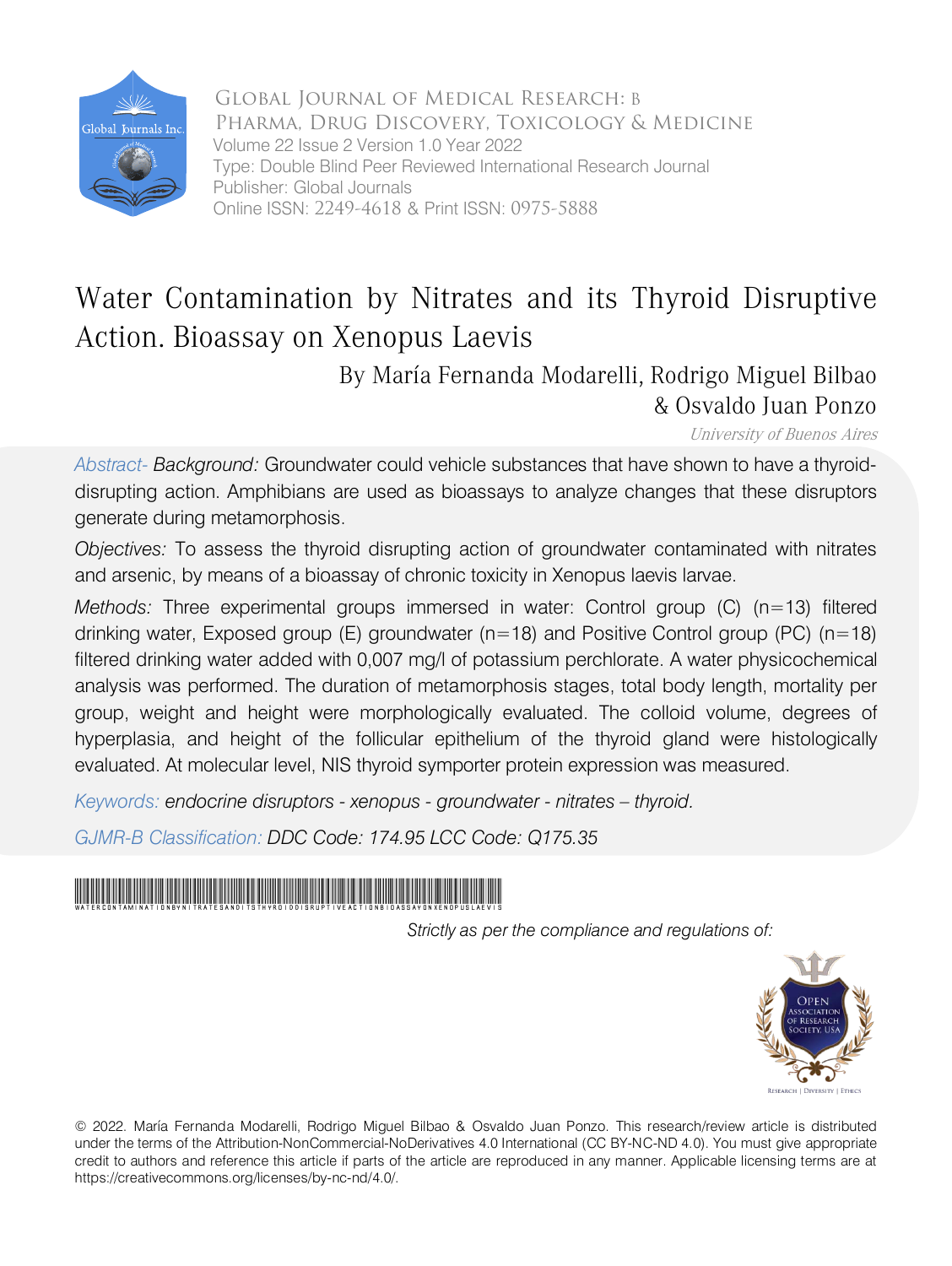# Water Contamination by Nitrates and its Thyroid Disruptive Action. Bioassay on Xenopus Laevis

María Fernanda Modarelli <sup>α</sup>, Rodrigo Miguel Bilbao <sup>σ</sup> & Osvaldo Juan Ponzo <sup>ρ</sup>

Abstract- Background: Groundwater could vehicle substances that have shown to have a thyroid-disrupting action. Amphibians are used as bioassays to analyze changes that these disruptors generate during metamorphosis.

Objectives: To assess the thyroid disrupting action of means of a bioassay of chronic toxicity in Xenopus laevis<br>larvae. groundwater contaminated with nitrates and arsenic, by

Methods: Three experimental groups immersed in water: NIS thyroid symporter protein expression was measured. Control group (C) (n=13) filtered drinking water, Exposed group (E) groundwater (n=18) and Positive Control group (PC) (n=18) filtered drinking water added with 0,007 mg/l of potassium perchlorate. A water physicochemical analysis was performed. The duration of metamorphosis stages, total body length, mortality per group, weight and height were morphologically evaluated. The colloid volume, degrees of hyperplasia, and height of the follicular epithelium of the thyroid gland were histologically evaluated. At molecular level,

Results: The groundwater physicochemical analysis showed Vs C (p<0.0001). In PC only three animals completed this was: 10% in group E exclusively (p<0.0001). Changes could be noticed in the thyroid glandular histoarchitecture at stage the presence of nitrates (values between 24 and 83 mg/l) and arsenic (0.05 mg/l). Prometamorphosis was longer in group E stage (p<0.0001). Weight was in increasing order E<PC<C and height E<PC<C (p<0.05). Mortality recorded per group 58NF: hyperplasia grade 1 in C, grade 2 in E and PC (p<0.0001). The colloid area and the height of the follicular epithelium were in increasing order PC<C<E (p<0.0001). The level of expression in the larval thyroid tissue of NIS symporter was in increasing order C<PC<E (p<0.0001).

the morphological alterations, of *Xenopus laevis* larval Discussion: Changes observed in the thyroid gland, as well as development at stage 58NF, could be related to the presence of nitrates and arsenic in the groundwater which cause a synergic disruptive action on the thyroid.

*Keywords: endocrine disruptors - xenopus - groundwater - nitrates – thyroid.*

## I. Introduction

 substances that affect the hypothalamus-pituitaryndocrine disruptors (EDs) affect the normal function of the endocrine system, by interfering with the synthesis, storage, transport, circulating Indocrine disruptors (EDs) affect the normal function of the endocrine system, by interfering with the synthesis, storage, transport, circulating levels, peripheral action and catabolism of hormones. Thyroid disruptors (TDs) are a group of chemical thyroid (HPT) axis in different ways, for example through their capacity to decrease the circulating levels of thyroid hormones (Brucker-Davis F. 1998), or acting directly on their receptors as well as on the enzyme or plasmatic carriers which play a significant role in the mediation of its action (Howdeshell KL. 2022) in humans as well as in animals (Colborn T. et al. 1993).

 of EDs in the water drank by the population living in Contaminated groundwater could vehicle different EDs as nitrates, perchlorates and thiocynates, among others (Zewdie T. et al 2010). Endemic areas of hypothyroidism and goiter with no iodine deficit have been described, being a probable cause the presence those areas (Andrada I. et al. 2009).

The correct thyroid function involves a proper activity of the sodium/iodide symporter (NIS) at thyroid follicular cells. In mammals and amphibians, thyrotropin (TSH) stimulates NIS expression being involved in this transcription factors as PAX-8, TFF-1 and TTF-2 (Dohan O. et al. 2003). The NIS symporter inhibition interferes with iodine uptake, decreasing the synthesis of triiodothyronine  $(T_3)$  and thyroxine  $(T_4)$  which results in a TSH increase. Consequently, a higher stimulation in an attempt to compensate the hormone synthesis, leads to the development of goiter (Crofton K. et al. 2005).

 thyroid hormones play a fundamental role in amphibian During the spontaneous amphibian metamorphosis, the NIS mRNA expression is low in premetamorphous tadpoles and it increases throughout prometamorphosis, as the same time as the increase of mRNA expression of TSH beta subunit (TSHb) at tadpole hypophysis, thus suggesting a TSH regulation in the NIS expression (Opitz R. et al. 2006). Moreover, and on human fetus development (Zoeller RT. et al. 2004).

 being highly sensitive to the action of different Amphibian larvae are used as bioassays for substances present in water, even in LOAEL (Lowest Observed Adverse Effect Level) and NOAEL (No Observed Adverse Effect) concentrations (FETAX.

 *Author α σ: Endocrinology Laboratory, Institute of Physiology, Academic Unit II, School of Medicine, University of Buenos Aires. Buenos Aires. Argentina.*

*Corresponding Author ρ: Endocrinology Laboratory, Institute of Physiology, Academic Unit II, School of Medicine, University of Buenos Aires. Buenos Aires. Argentina. e-mail: oponzo@fmed.uba.ar*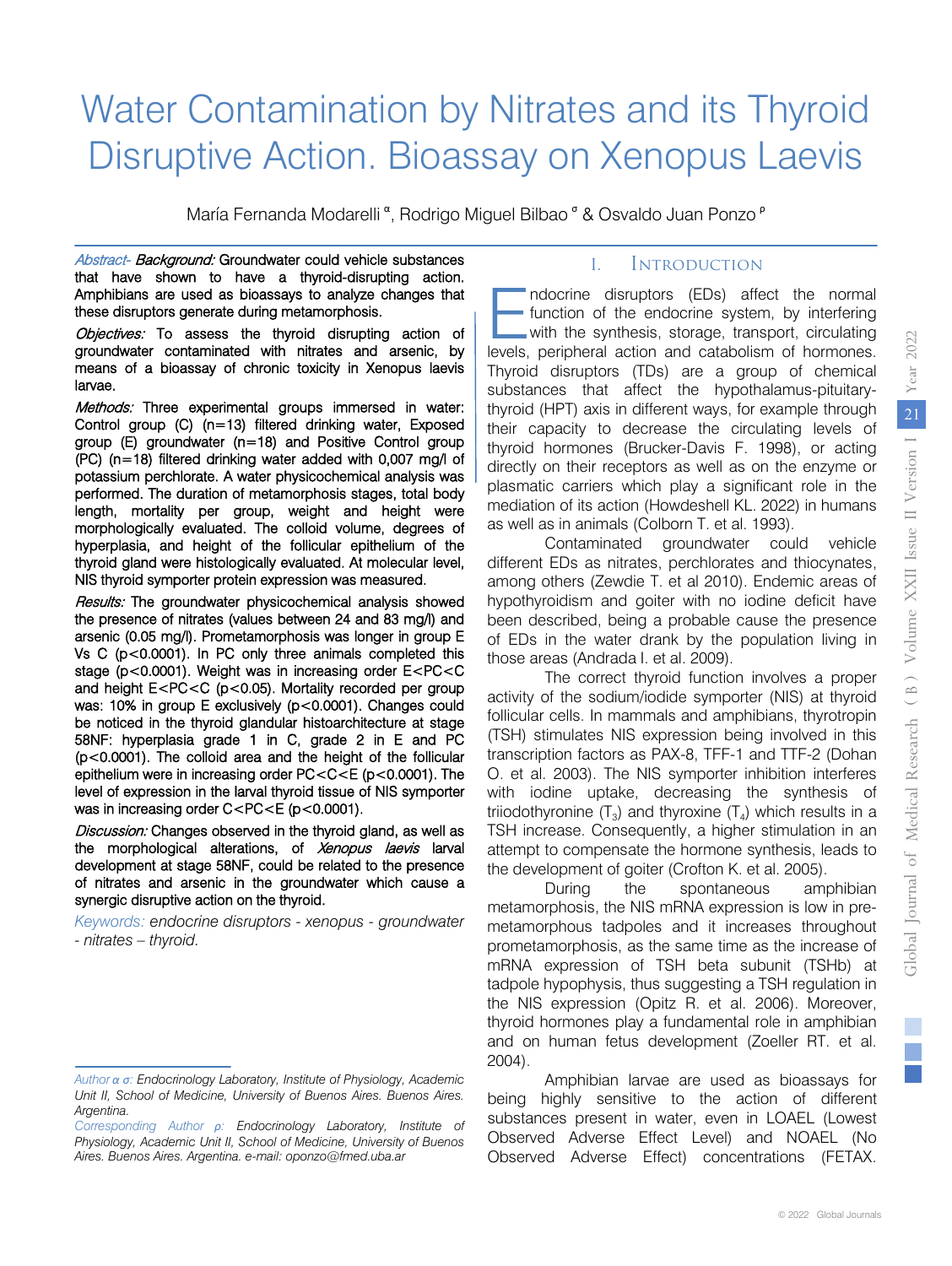2000). The metamorphosis of these animals is a action and to the conversion of  $T_4$  into  $T_3$  in the target process that depends on thyroid hormones, being this influence higher during the prometamorphosis and climax stages (Tietge JE. et al. 2005). In a short period of time larvae suffer structural, physiological, biochemical and behavioral transformations due to  $T_4$ organs. These alterations are accompanied by changes in thyroid gland volume, height of follicular epithelium, colloid reabsorption level and iodine uptake. These processes are regulated by  $T_4$  which secretion increases at prometamorphosis onset and continues rising up to the end of metamorphosis (Miranda LA. 1995), to achieve tail resorption. In the case of *Xenopus laevis* the thyroid gland becomes operational at prometamorphosis onset (Nieuwkoop PD et al. 1967), similar to what happens with other anurans (Saxen L. et al. 1957).

Disorders which involve iodine transport and lead to a change in the thyroid hormone synthesis, may cause changes in the growth and metabolism during amphibian metamorphosis, as well as in humans (Shi YB. et al. 1996). Because of this, *Xenopus laevis* larvae can be used as a biologic model to study *"in vivo"* the biological effect of endocrine disruptors (EDs), by evaluating the morphological and functional changes normally induced by thyroid hormones (THs).

This study proposes that the immersion of *Xenopus laevis* larvae *"in vivo"* in groundwater could cause morphological, histological and biomolecular changes which are the result of the presence of endocrine disruptors (EDs) in such water under study (Modarelli MF. and Ponzo OJ. 2018).

## II. Methods

We experimented with *Xenopus laevis* larvae from the Endocrinology Laboratory of the Institute of Physiology, School of Medicine, University of Buenos Aires. Larvae used for this experiment were obtained after amplexus (of adult specimens), of only one spawn. Samples from healthy specimens with no malformations and with a homogenous size were selected in accordance with ANFICOR guidelines (Herkovits J. et al. 1999). Selected specimens were placed in transparent containers; one larva by each 500  $\text{cm}^3$  of water, held in stable conditions on a 12 h light: 12 h darkness photoperiod, temperature:  $22^{\circ}$  C  $\pm$  2° C and pH: 7.2 to 8, in filtered drinking water with extraction of chlorine by carbon filter, and were fed ad libitum with balanced feeds (Sera Micron). To reduce specimen stress, the same person changed the water and controlled larvae each 48 h. The protocol was approved by institutional animal care and use committee (CICUAL/UBA: 0003598/2013. Res. 700).

## *a) Experimental Design*

Larvae were divided into 3 treatment groups: a) Control group  $(C)$  (n=13) immersed in filtered drinking water; b) Exposed group (E): immersed in 30-meterdepth well groundwater from the southern suburbs of Buenos Aires, Argentina (n=18); Positive Control group (PC): immersed in filtered drinking water added with 0,007 mg/l potassium perchlorate (KCIO4) as NISinhibiting thyroid disruptor  $(n=18)$ . All animals underwent 70-day-period treatment. Partial study cuts were made at premetamorphosis, prometamorphosis and climax stages, using Niewkoop and Faber (NF) criteria (Nieuwkoop PD et al. 1967) to determine those different stages. Mortality per group was recorded and morphological changes in larvae such as: total time of metamorphosis, time of premetamorphosis, prometamorphosis, climax, weight and height (Organization for economic Co-Operation and Development. (OECD). 2004) were analyzed. Moreover, thyroid gland histological changes were evaluated like colloid area, height of follicular cell, number of follicles per field, hyperplasia and hypertrophy (Grim C. 2007). Finally, NIS symporter protein expression in the thyroid tissue was studied using Western Blot technique.

## *b) Histological Technique*

Larvae were sacrificed by immersion in MS222 (200mg/l) solution for later histological and biomolecular evaluation. For histological analysis after specimen sacrifice, tissues were fixed in Bouin solution during 24 h and then subjected to a dehydration process with successive passages of 15 min each in increasing alcohol concentrations (70%, 96%, 90%, 100% and Xilol) to be finally embedded in paraffin blocks for staining. The histological slices were 5-micron-thick and dewaxed with Xilol for 15 min, to be later rehydrated by successive passages of 10 min each in decreasin[g](https://www.google.com/search?sxsrf=AOaemvJtS-LdCGYD_hShuV9Qp_kun9sBeQ:1630946928725&q=Waltham&stick=H4sIAAAAAAAAAOPgE-LSz9U3ME4xTSrLVuIAsTOqjE21tLKTrfTzi9IT8zKrEksy8_NQOFYZqYkphaWJRSWpRcWLWNnDE3NKMhJzd7AyAgCUg3_2UQAAAA&sa=X&ved=2ahUKEwjj0dXi5uryAhWNppUCHRTCCDAQmxMoATAfegQINxAD)  [alcohol concentration](https://www.google.com/search?sxsrf=AOaemvJtS-LdCGYD_hShuV9Qp_kun9sBeQ:1630946928725&q=Waltham&stick=H4sIAAAAAAAAAOPgE-LSz9U3ME4xTSrLVuIAsTOqjE21tLKTrfTzi9IT8zKrEksy8_NQOFYZqYkphaWJRSWpRcWLWNnDE3NKMhJzd7AyAgCUg3_2UQAAAA&sa=X&ved=2ahUKEwjj0dXi5uryAhWNppUCHRTCCDAQmxMoATAfegQINxAD)s (100%, 96%, 90%, 70%). For staining it was used the Hematoxylin and eosin technique.

*c) Western Blot*

After thyroid extraction by removing lower jaw and a small part of the hyoid bone, samples were homogenized by sonication under refrigeration in lysis buffer (Tris 1,514 g, SDS 6 g and 2 beta mercaptoethanol 5 ml for 200 ml, pH 6.8) and Protease Inhibitor Cocktail (Pierce Biotechnology Inc., Massachusetts, USA) in a ratio of 10 μL per 1 ml of tissue. The supernatant solution was placed at 100ºC (boiled in water) for 5 min and then centrifuged at 1600 rpm. The sample protein quantity was measured with Bradford method. Then it was carried out an SDS-PAGE in 12% polyacrylamide gel under denaturing conditions, in an electrophoresis cell (BioRad Mini Protean 3 Cell) for 90 min at 120 volts with transfer buffer (Tris 25mM; glycine 0.2 M; SDS 0.1% and pH 8.3). The loading volume per each sample was 10 to 20 μl. The volume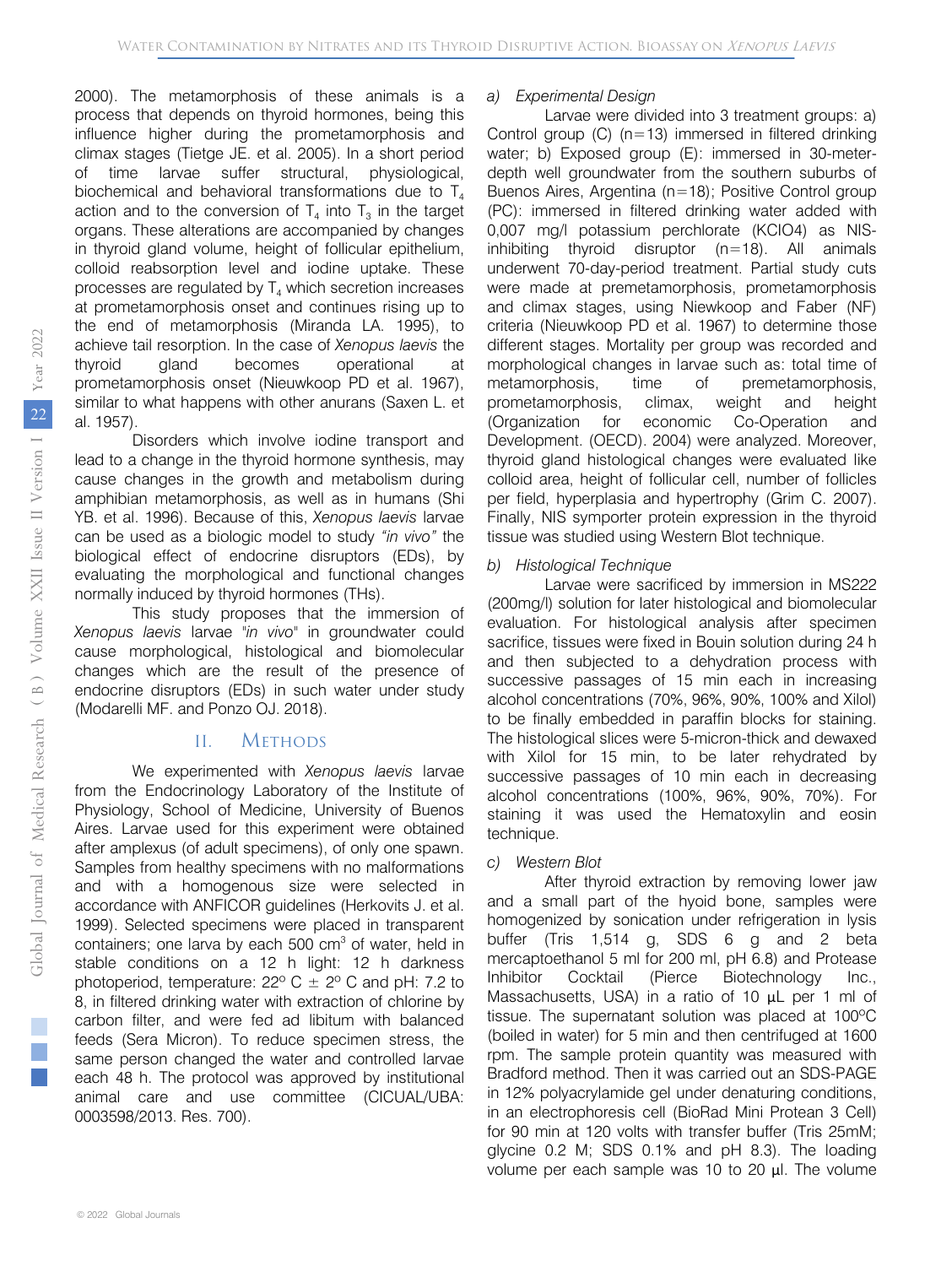was decided in relation with the protein quantity present in each sample. Each sample was diluted in loading buffer in a ratio of 1:2 (Tris-HCl 0.065 M, SDS 3%, bromophenol blue 0.1%, β-mercaptoethanol 5% and 10% glycerol, pH 6.8). Beta actin was used as loading control. Afterwards humid electro transference and immunoblotting were performed. For the electroblotting (electrotransfer) a Polyvinylidene difluoride (PVDF) membrane (Amersham, UK) and a cell with transfer buffer were used (25 mM Tris, 192 mM glycine and 20% methanol) for 1 h at 100 mv. Subsequently, three washes were carried out of 5 min each with TBS 1X (TrisHCl 20 mM, NaCl 150 mM pH 7.8) and it was blocked with a TBS solution with Tween-20 0.2% (TBS-T) and 5% p/v of skim milk (Svelty) for 1 h at room temperature (shaking). The membrane was incubated with rabbit polyclonal primary Anti COOH-terminus NIS antibody (Millipore Corp. USA, CAT #ABC1453) at a 1:500 dilution overnight at 4ºC and subsequent three washes with TBS-T and one with TBS of 5 min each. After blocking the membrane during 30 to 40 min and subsequent washes with TBS-T of 5 min each, it was incubated for 1 h at room temperature (shaking) with secondary antibody conjugated with peroxidase 1:1.500 of mouse anti-rabbit polyclonal. Finally, in order to perform detection by chemiluminescence three washes with TBS-T and one with TBS of 7 min each were carried out. After the last wash the membrane was incubated for 5 min with the reagent for enhanced chemiluminescence (ECL) (Biorad, cat #170-5060 USA) and it was exposed to X-ray plate (Kodak and GE) during 1 to 5 min and further plate development in darkroom. The developed signal was quantified with software for image analysis Scion Image Version beta 4.0.2.

*d) Water analysis*

A groundwater sampling from wells of different depth (30 to 60 meter-depth) located in the studied area (Pampeano aquifer) was carried out. The different types of analyzed water (groundwater and filtered drinking water) used in the experiments were storage and transported, sealed and refrigerated to the place where the experiments were performed in new plastic bottles of mineral water emptied and later rinsed with the collected water. Then, the bottles were filled up to the total capacity, no air gap between the lid and the content, and transported refrigerated to the place of processing. All water samples underwent a microbiologic and physiochemical analysis at the National Institute of Industrial Technology (INTI-Parque Tecnológico Miguelete, Argentina).

To determine the presence of nitrates it was used ion chromatography technique by Metrohm´s 881 Compact, column Metrosep A 150/4mm, with carbonate /bicarbonate eluent, chemical suppression with conductivity detection, and calibration by peak area. For other analyzed parameter APHA-methods 2340 were

used according to the standard analysis of water for human consumption (Standard Methods for de Examination of Water and Washwater. 1995). Reference values for water for human consumption are those of the Argentine Food Regulations. The term Undetectable was used for concentrations below the detection limit (DL) of the method of analysis.

## *e) Statistical analysis*

Parametric one-way ANOVA tests were performed for the statistical analysis regarding morphology, histology and biomolecular parameters. The normal distribution was verified by means of Kolmogorov-Smirnov and Bartlett tests, and Tukey and Bonferroni post tests were carried out for the analysis of differences. A non-parametric ANOVA with Kruskal-Wallis and Dunn tests were performed for those small and asymmetric samples. For the qualitative variable analysis reflected in the contingency tables as a percentage, it was used as statistical test the Exact Fisher Test and the Katz´s numerical approximation to evaluate the relative risk. In all cases it was considered as significant p<0.05 with 95% confidence intervals (CI), and in each case it was determined the interval, the average, the standard deviation; and for the percentage analysis it was used the relative risk. For that purpose, statistical GraphPad Software (Inc. San Diego, California USA, www.graphpad.com) and Infostat (statistical program, digital version 2015. www.infostat.com.) were used.

## III. Results

#### *a) Physicochemical analysis results of studied area water*

Regarding the nitrate analysis, Sample  $N^{\circ}1$ (from 60-meter-depth wells) showed a value of 24 mg/l, exceeding EPA regulations as safety limit for water for human consumption (EPA, 2016) and Sample N°2 (from 30-meter-depth wells) showed a concentration of 83 mg/l exceeding the maximum limit of safety for water for human consumption (CAA, 2021) established in the Argentine Food Regulations (Table 1). These results should be analyzed in connection with the rest of the determinations, as nitrates may be acting *per se* or in synergy with other components, generating the thyroid disruptive effect observed in the population of those areas.

The samples from well groundwater (1 and 2) showed a higher conductivity (Table 1) which indicates an increase in salinity, probably generated by the presence of septic tanks in the vicinity (between 1 and 3 meters) of sampling areas and for the possible existence of industries near the studied area which dump liquids such as cleaning water. On the other hand, the total hardness of Sample N°3, being over 330 mg/l, is highly superior to the others, so those may be considered hard waters. This fact could favor the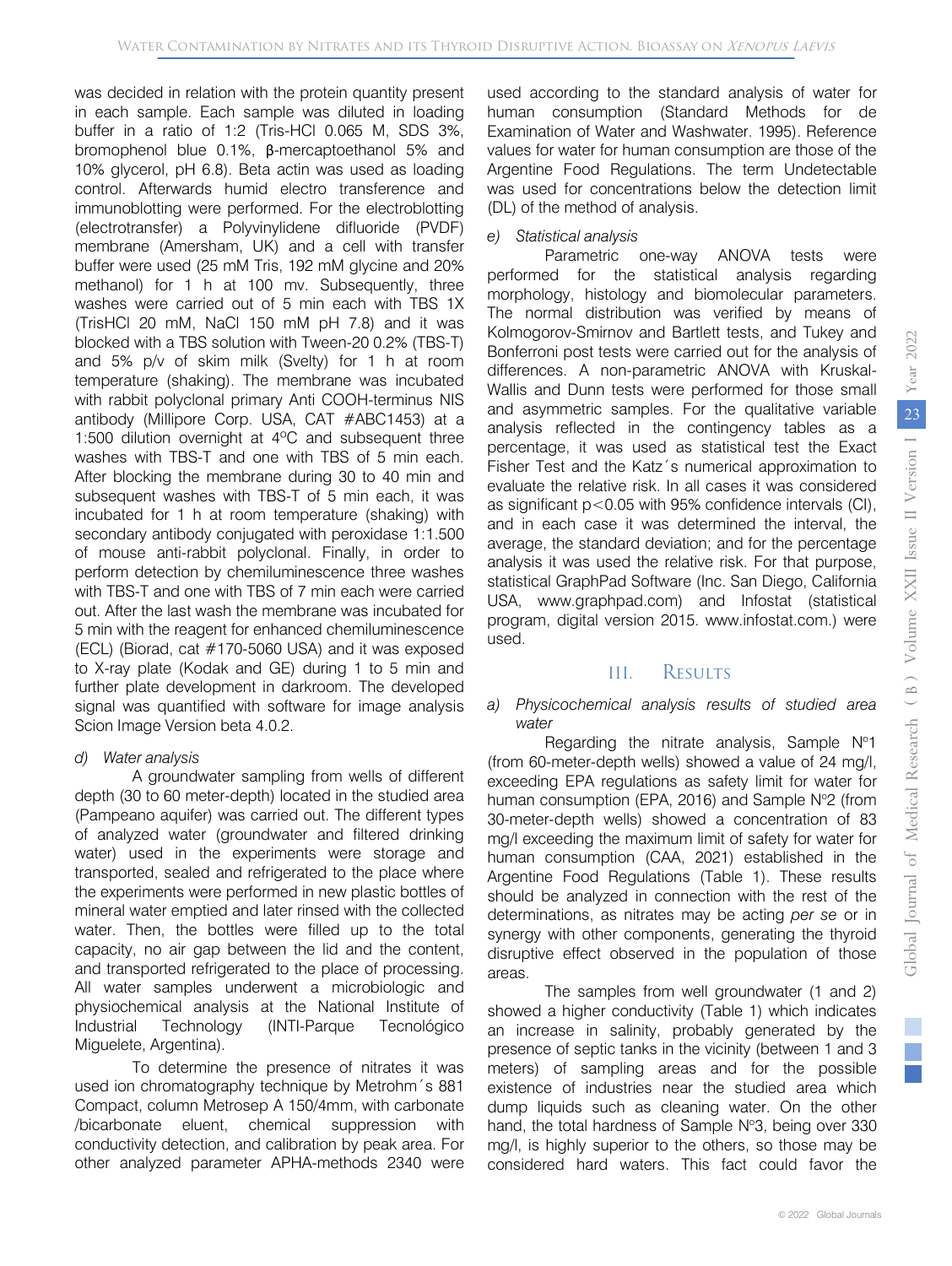reactivity of substances with possible disruptive action (De Groef et al. 2006).

High levels of arsenic, above safety level for human health by the Argentine Food Regulations (up to 0.01 mg/l), were observed in the samples of groundwater as well as in purified bottled water drunk by the population living in the area of the study (Table 2).

#### *b) Morphological changes*

#### i. *Total time of metamorphosis. Weight and Height*

Regarding the number of animals which completed metamorphosis in all before mentioned three groups, a very significant difference was observed among the groups. Larvae immerse in filtered drinking water (C) completed metamorphosis in a 100% but just a 38% for those animals in the group exposed to groundwater (E), and none in the positive control group (PC) (filtered drinking water with  $KLCIO<sub>a</sub>$ ) (p < 0.001). Larvae growth delay was particularly observed in the transition from stage  $58NF$  to  $60NF$  ( $p < 0.01$ ). This delay was too evident and progressive in group PC from stage 54NF (p<0.0001), with a 95% confidence interval (CI) (0.6368 - 0.7923) and a relative risk that tends to infinity for the relation C Vs E. And for E vs PC the CI was 95% (0.2077 - 0.3632).

Total time of metamorphosis in group C was 56  $\pm$  1.95 days, and 67  $\pm$  2.01 days (p < 0.01) in group E. In PC this time could not be determined due to the fact that larvae reached metamorphosis stage 62NF but none of them reached stage 66NF, time when the metamorphosis process is completed. This happened due to the addition of a constant dose of potassium perchlorate (0,007 mg/ml), which caused a total stop of metamorphosis at stage 62NF (Fig. 1). Mortality per group was 10% in group E larvae exclusively (p<0.001).

The stage affected was prometamorphosis which is controlled by  $T<sub>4</sub>$ . It was observed a slower larval growth in group E represented by a delay in the transition from one stage to the following during the prometamorphosis process. This difference was significant in groups E and PC *vs* group C during transition from stage 58NF to 60NF and it was noticed a significant larval growth delay in group E *Vs* C during the transition from stage  $54NF$  to  $60NF$  (p<0.01) with 0.69 relative risk (RR). The delay was even more pronounced in PC group larvae vs C,  $(p<0.002)$ , with a 0.46 RR. The weight at stage 58NF was significantly lower in group E Vs C and PC ( $p < 0.05$ ), with a 95% confidence interval (CI) (54.157 - 364.69) (Fig. 2). It was noticed a significant difference in height, but this difference was smaller in group E and PC *vs* C (p < 0.05), with a 95% confidence interval (CI) (8.667 - 5.448: E *vs* C, -6.750 - 4.619: PC *vs* C). No significant difference was observed between groups C and PC (Fig. 2).

From the above analyzed we conclude that the delay occurs in the transition from stage 54NF to 60NF in group E and PC *vs* C, with a larval growth delay in

groups E and PC. In group E this delay is evidenced by a decrease in the final size of animals, which achieved less weight and height than the ones in the other two groups (C and PC) (Picture 1).

#### *c) Histological changes*

#### i. *Follicular colloidal area*

During 58NF stage metamorphosis it was observed an increase in the colloid area size in group E Vs C and PC (p<0.05) with a 95% CI (E vs C: -9184.7 - 179.62 and E *vs* PC: 2252.2 - 9253) (Fig. 3) (p<0.001). On the other hand, the colloidal area was smaller in group C *vs* PC (p>0.001) with a 95% CI (-2336.2 - 4.477) (Pic.2).

#### ii. *Glandular hyperplasia degree*

Thyroid gland hyperplasia during stage 58NF was degree 1 in group C, degree 2 in groups E and PC. The differences observed in group C *Vs* E were highly significant (p<0.0001), with a 95% CI (0.3680 - 0.6860) and 0.33 RR. There were also significant differences between groups C and PC (p<0.002) with 95% CI (0.2708 - 0.4799). No significant differences were observed between groups E and PC (Fig. 4).

#### iii. *Number of filled follicles*

The number of filled and empty follicles per gland was also significantly different being the number of filled follicles higher in group E *Vs* C and PC (p<0.02) with 95% CI (0.4906 - 0.8303) and 0.66 RR. Nevertheless, there were no significant differences between C and PC groups (Fig. 5).

#### iv. *Height of follicular epithelium*

The height of the follicular epithelium showed significant differences in groups C *vs* E (p<0.0001) with a 95% IC (-181.22 - 96.084) and in groups E *Vs* PC (p<0.0001) with a 95% CI (130.56-202.21). In increasing order, the height was less in group PC than in C and in group C than in E (Pic. 3). The average height of the follicular epithelium for each group was: C: 166.23  $\pm$ 43.23; E: 284.02  $\pm$  68.12; PC: 128.64  $\pm$  35.69 um (Fig. 6).

#### *d) Molecular changes*

#### i. *NIS expression analysis*

When data logarithmic correction was made it showed that NIS protein expression increases in groups E and PC being this a significant difference  $(p<0.05)$ (Fig. 7). The average in increasing order was  $E > PC >$ C. Registered values measured in optical density were: C: 680.7 ± 196.92, E: 1251.02 ± 702.94, PC: 1059 ± 592.85 (Fig. 6).

#### IV. Discussion

 without iodine deficiency have been described, Endemic regions of hypothyroidism and goiter suggesting the consumption of EDs by the population living in these areas as a predisposing factor. (Blount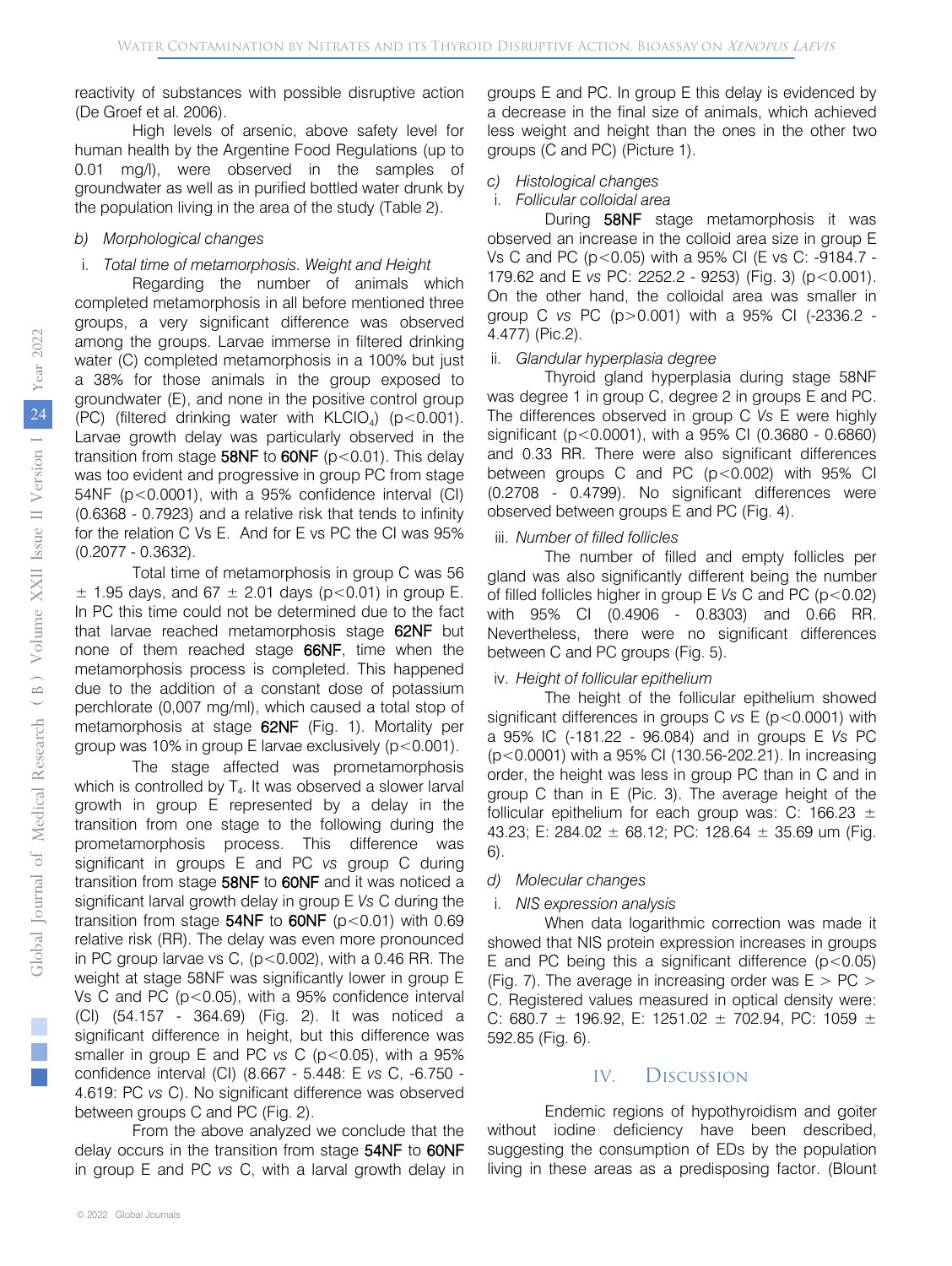BC. et al. 2006). Our study, carried out in the southern suburbs of Buenos Aires, found levels of nitrates and arsenic in the groundwater above the safety limit for human consumption. Furthermore, in studies made in nearby rivers, other pollutants with endocrine disruptive action were detected, among them: lead, chrome, hydrocarbon and polychlorinated biphenyls (PCBs) (Janiot L. 2000). These elements may contaminate the groundwater layers, specially the superficial ones by runoff from water tables in low-gradient streams. In the area of study, the water to drink or to irrigate is obtained from these water layers, being the Pampeano and Puelche aquifers the sources from where most of the population gets their water. The superficial Pampeano aquifer is free and often contaminates the deep Puelche aquifer which is semi confined. The last one represents one of the drinking water reservoirs most important of Argentina and Latin America (Adema MP. 2017 and Ingeniería Geotécnica y Ambiental. 2005).

The action of thyroid endocrine disruptors (TEDs) may alter the synthesis, storage, transport and catabolism of hormone homeostasis (Colborn T. et al 1993) and may decrease the production of thyroid hormones (Kleiman DL. et al. 1989) by acting on membrane transporters such as NIS. In the case of nitrates, the inhibition of the sodium-iodide symporter (NIS) interferes with iodine uptake at thyrocyte level, first step in thyroid hormone synthesis (De Groef B. et al 2006). This leads to hypothyroxinemia with the following increase of TSH (Manzon RG. et al. 2004), which induces cell proliferation as an adaptive response. Thus, generating an increase in gland size and changes in gland histoarchitecture, which in humans may cause goiter development (Brauer VF. et al. 2006).

The decrease in thyroid hormone levels affects human development, as well as it does in larvae metamorphosis. In this study we have shown a delay in the development, and changes in the body morphology during larvae metamorphosis of *Xenopus laevis* exposed to contaminated water, causing caused by thyroid disruption. We have demonstrated a longer period of prometamorphosis and smaller weight and height of specimens at stage 58NF. These differences could be explained by the need to reach a metabolic threshold, which allows them to complete the morphological changes of this stage. This could be determined by the acquisition of an adequate level of thyroid hormones. In case that this does not happen, it can cause a stop in larval development. This fact has been observed in other amphibians and urodele, which develops a state called *neoteny* (Galton VA. 1992), determined by a complete brake on the metamorphic process in adverse environmental situations. This fact is similar to the one observed in our experimental Positive Control (PC) group, in which larvae were exposed to a constant dose (0.007 mg/l) of potassium perchlorate (known as a NIS inhibitor), suffering a complete stop of its metamorphic

development; therefore, no larvae completed the metamorphosis process.

the negative feed-back made by the  $T_3$  and  $T_4$  at tadpole The observed differences could be explained by hypophysis level which is operational at prometamorphosis onset. Thyroid hormones may negatively regulate the mRNA expression for the TSH synthesis during metamorphosis. The mRNA expression for the thyroid hormone receptor increases during the larval development throughout prometamorphosis and peaks at climax (Opitz R. et al. 2006). The presence in water of NIS inhibitors, such as nitrates, could be interfering with the proper production of thyroid hormones in larvae.

We have known for years that *Xenopus laevis* are extremely sensitive to water soluble substances as nitrates and perchlorates, even in low concentration, due to their aquatic life. For this reason, *Xenopus laevis* was chosen as experimental model in this work (Kloas W. 2002).

Histologically, the follicles constitute the anatomical functional unit of the thyroid gland in amphibians and in humans. Its follicular epithelium and the colloid constituted by thyroglobulin change their histological appearance depending on the secretory phase. These events may be altered by thyroid disruptors, being the histologic changes a sensitive parameter to determine the level of action of this disruptor (Wolff J. 1998). Our analysis showed a change in gland histoarchitecture like hyperplasia and hypertrophy of the follicular epithelium and an increase of the colloid volume in the thyroid gland follicles in prometamorphic larvae.

The thyrocyte uptakes iodine against gradient by the sodium-iodide symporter (NIS) located at the basement membrane, with energy expenditure. This transporter is inhibited by nitrates and other disruptors. The NIS expression is stimulated by the TSH, which involves the regulation of transcription factor as TTF1, TTF2 and PAX8 (Rivolta CM. et al. 2005).

The inhibitory action of thyroid disruptors on the NIS co-transporter and the changes on the metamorphosis (Furlow JD. et al. 2006 and Degitz S. et al 2006), as well as histological and biomolecular thyroid changes, have been assessed (Hood A. et al. 1999; Below H. et al 2008 and Mukhopadhyay S. et al. 2005). The increase in the NIS protein expression level noticed during larvae prometamorphosis exposed to nitrate contaminated water, could be the result of an adaptive mechanism trying to compensate its functional state.

Differences observed in our study in larval morphology as well as in glandular histoarchitecture during the different stages of Xenopus laevis metamorphosis between E and C groups may be explained by the presence of one or more substances with a thyroid disruptive action in groundwater of the studied area. These substances could be interacting in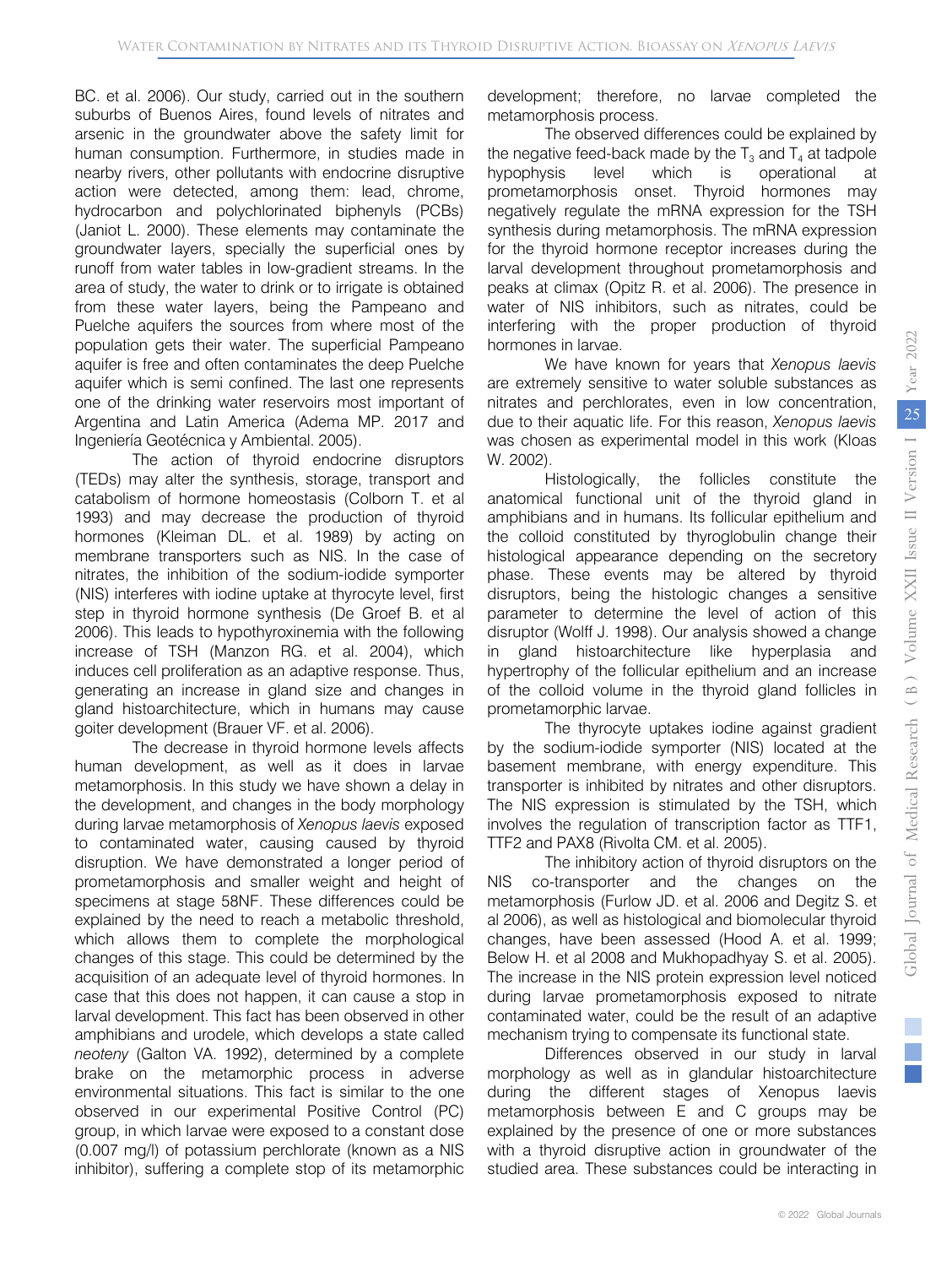a synergetic way on more than one level on the thyroid gland. This could explain what happens with arsenic. The arsenic, as the nitrates, was detected in concentrations considered as unfit for human consumption by the Argentine Food Regulations. The chronic exposure to an excess of arsenic in drinking water has been strongly linked to higher risk in humans. Arsenic has been shown to be a powerful endocrine disruptor in low levels, changing the genic regulation mediated by thyroid receptors (Davey JC. 2008). The synergistic action of nitrates and arsenic could explain the mortality observed exclusively in this group.

## V. Conclusion

The nitrates present in groundwater, as well as other possible endocrine disruptors such as arsenic, produce morphological alteration in the *Xenopus laevis* tadpoles, as well as histological and molecular thyroid changes when exposed to this type of water during their metamorphosis. These events are related to an increase of the NIS expression levels during prometamorphosis stage. Despite this adaptive change, it is not possible to compensate for the thyroid alteration generated by nitrates, thus not achieving the morphological changes necessary to adequately complete this stage. New studies must be carried out to better understand the mechanisms that lead to these alterations.

## *Declaration of interests*

The authors declare that they have no known competing financial interests or personal relationships that could have appeared to influence the work reported in this paper.

## **ACKNOWLEDGEMENTS**

This work was supported by a Grant of the University of Buenos Aires (UBACYT 20020130 100439BA).

We are grateful to: Dr. J. J. Lopez and his team (Department of Histology, School of Medicine, University of Buenos Aires) for his contribution in the histological analysis.

We thank Angela Ciocca Ortúzar for the manuscript revision.

## **BIBLIOGRAPHY**

- 2015. Tesis Doctoral de la Universidad Nacional del 1. *Adema MP.* 2017. Diagnóstico ambiental sobre la calidad del agua subterránea y su gestión en la ciudad de Tres Lomas, durante el período 2014- Centro de la Provincia de Buenos Aires. pp:1-81.
- Catamarca, Argentina. Ciudad Autónoma de 2. *Andrada I, Bollada PN, Campi VC, Niepomniszcze H, Pignatta AB.* 2009. Probable rol de bociógenos ambientales en una localidad de la provincia de Buenos Aires. Glánd Tir Paratir 18:16-20.
- 3. *Blount BC, Pirkle JL, Osterloh JD, Valentin-Blasini L, Caldwell KL.* 2006. Urinary perchlorate and thyroid hormone levels in adolescents and adult men and women living in the United States. Environ Health Perspect 114:1865-1871.
- 4. *Below H, Zöllner H, Völzke H, Kramer A.* 2008. Evaluation of nitrate influence on thyroid volume of adults in a previously iodine-deficient area. Int. J. Hyg. Environ. Health 211:186-91.
- 5. *Brauer VF, Below H, Kramer A, Fuhrer D, Paschke R.* 2006. The role of thiocyanate in the etiology of goiter in an industrial metropolitan area. Eur. J. Endocrinol 154:229-35.
- 6. *Brucker-Davis F.* 1998. Effects of environmental 8:827-856. synthetic chemicals on thyroid function. Thyroid
- bebidas hídricas, agua y agua gasificada. cap 13, 7. CAA. 2021. Agua potable. Bebidas alcohólicas, art 982. En: www.alimentosargentinos.gob.ar › Capitulo: 13.
- Endocrine-Disrupting Chemicals in Wildlife and 8. *Colborn T. et al.* 1993. Developmental Effects of Humans. Review. Environ Health Perspect 101:378- 384.
- 9. *Crofton K, Craft E, Hedge J. et al.* 2005. Thyroid-Hormone–Disrupting Chemicals:Evidence for Dose-Dependent Additivity or Synergism.Environ Health Perspect 113:1549-1554.
- 10. *Davey JC, Nomikos AP, Wungjiranirun M et al.* 2008. Arsenic as an endocrine disruptor:arsenic disrupts retinoic acid receptor-and thyroid hormone receptor-mediated gene regulation and thyroid hormone-mediated amphibian tail metamorphosis. Environ. Health. Perspect 116:165-172.
- expression endpoints in the context of a Xenopus laevis metamorphosis-based bioassay to detect 11. *Degitz S, Kosian,P, Holcombe G, Helbing C, Zhang F, Tietge J, Veldhoen N.* 2006. Evaluation of gene thyroid hormone disruptors. Aquat. Toxicol 76:24-36.
- 12. *Dohan O, De la Vieja A, Paroder V, et al.* (2003). The sodium/Iodide symporter (NIS): Characterization, Regulation and Medical Significance. The Endocrine Society. 24:48-77.
- Belgium. Eur J Endocrinol 155:17-25. 13. De Groef B, Decallonne BR, Van der Geyten S et al. 2006. Perchlorate versus other environmental sodium/iodide symporter inhibitors:potential thyroidrelated health effects. Clinical Study.Leuven,
- 14. *EPA.* 2016. Nitrate in Drinking Water Answers and question. DOH. 331-214. En: www.doh.wa.gov › ... › Drinking Water › Contaminants.
- 15. *FETAX.* 2000. Frog Embryo Teratogenesis Assay Xenopus (Prepared by The National Toxicology Program (NTP) Interagency Program (NTP) Interagencial Center for the Evaluation of Alternative Toxicological Methods (NICEATM) National Institute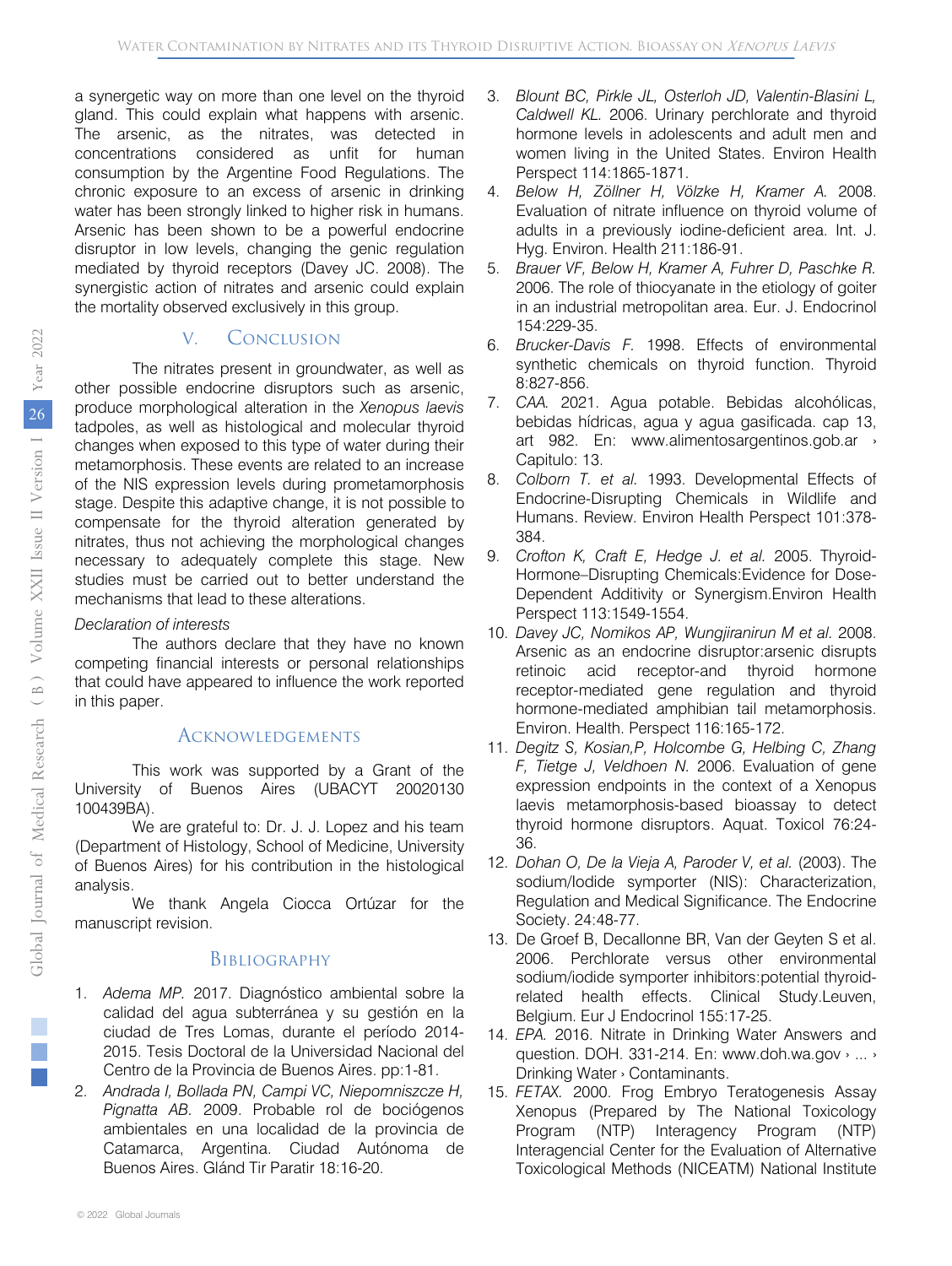of Environmental Health Sciences Institute National de Science Environmental Health (NIEHS), Environmental Samples Tested in FETAX Characterization of Environmental in Water. ASTM 11: 439-98.

- 16. *Furlow JD and Neff ES.* 2006. A developmental switch induced by thyroid hormone: Xenopus laevis metamorphosis. Trends Endocrinol Metabol 17: 40-7.
- 17. *Galton VA.* Jan 1992. Thyroid hormone receptors and iodothyronine deiodinases in the developing Mexican Axolotl, Ambystoma mexicanum. Gen. Endocrinol 85 (1): 62-70.
- 18. *Grim C.* 2007. Guidance document on amphibian thyroid histology. Part. 1: Technical guidance for morphologic sampling and histological preparation.Part 2: approach to reading studies, diagnostic criteria, severity grading and atlas. OCDE/EPA, USA. pp: 1-61.
- Histopathology Assessments for the Amphibian 19. *Grim C, Wolfe M, Braunbeck T et al.* 2009. Thyroid Metamorphosis Assay to Detect Thyroid-active Substances. Toxicol Pathol 37:415-424.
- 20. *Herkovits J and Pérez-Coll CS.* 1999. Bioensayos para test de toxicidad con embriones de anfibio "ANFITOX". Basado en Bufo Arenarum.Test Agudo (ANFIAGU), Crónico corto (ANFICOR), Crónico (ANFICRO) y de Estadios Tempranos del Desarrollo (ANFIEMB). Ingeniería Sanitaria y Ambiental 42: 24-30.
- 21. *Hood A, Hashmi R, Klaassen CD.* 1999. Effects of microsomal enzyme inducers on thyroid-follicular cell proliferation, hyperplasia, and hypertrophy. Toxicol Appl Pharmacol 160:163-170.
- 22. *Howdeshell KL.* 2022. A model of the development of the brain as a construct of the thyroid system. Environ Health Perspect 110:337-348.
- Obras de Saneamiento y Obras Hidráulicas. 23. *Ingeniería Geotécnica y Ambiental.* 2005. Estudio de Impacto Ambiental.Saneamiento de la Cuenca de los Aº San Francisco y Las Piedras 3º etapa. Ministerio de Infraestructura. Dirección Provincial de Provincia de Buenos Aires. 8: 39-75. In: www.ec.gba.gov.ar/.../informesambientales/.../Preli minar%20Saneamient.
- 24. *Janiot L.* 2000. Estudio de Impacto Ambiental y Saneamiento de la cuenca de los A° San Francisco y Las Piedras, 3° etapa pp:1-75. In: https://www. geoeducar.files. wordpress.com/2015; consulted October 2017.
- 25. *Kleiman de Pisarev DL, Ferramola de Sancovich AM, Sancovich H.* 1989. An Enhanced thyroxin metabolism in hexachlorobenzene-intoxicated rats. J. Endocrinol. Investig 12:767-772.
- 26. *Kloas W.* 2002. Amphibians as a model for the study of endocrine disruptors. Int. Rev. Cytol 216: 1-57.
- 27. *Manzon RG and Denver RJ.* 2004. Regulation of pituitary thyrotropin gene expression during Xenopus metamorphosis: negative feedback is functional throughout metamorphosis. J. Endocrinol 182:273-285.
- Doctor. Facultad de Ciencias Exactas y Naturales. 28. *Miranda LA.* 1995. Desarrollo y evolución de la Pars Distalis Hipofisaria y de las glándulas tiroides durante la metamorfosis de Bufo arenarum.Tesis de Universidad de Buenos Aires. Biblioteca Central Dr. Luis F. Leloir. Biblioteca Digital. FCEN. UBA 1-221.
- 29. *Modarelli MF and Ponzo OJ.* 2018. Relación entre bonaerense. Argentina. Medicina (Buenos Aires) 78: hipotiroidismo subclínico y bocio con el origen del agua consumida por una población del conurbano 1-9.
- 30. Mukhopadhyay S, Ghosh D, Chatterjee A, Sinha S, Tripathy S, Chandra AK. 2005. Evaluation of possible goitrogenic and antithyroidal effect of nitrate, a potential environmental pollutant. Indian J. Physiol. Pharmacol 49: 284-288.
- 31. *Nieuwkoop PD and Faber J.* 1967. Normal Table of Company. Amsterdam. OCLC: 467428: 260. Xenopus laevis (Daudin). Ed 2ª. North-Holland Publ.
- Expression of sodium-iodide symporter mRNA in developmental expression, effects of antithyroidal 32. *Opitz R, Trubiroha A, Lorenz C, Lutz I, Hartmann S, Blank T, Braunbeck T and Kloas W.* 2006. the thyroid gland of Xenopus laevis tadpoles: compounds, and regulation by TSH. J. Endocrinol 190: 157-170.
- 33. *Opitz R, Hartmann S, Blank T, Braunbeck T, Lutz I and Kloas W.* 2006. Evaluation of Histological and Molecular Endpoints for Enhanced Detection of Thyroid System Disruption in Tadpoles of Xenopus laevis. Toxicol. Sci 90:337-348.
- 34. *Organization for economic Co-Operation and Development. (OECD).* 2004. Detailed Review Paper on Amphibian Metamorphosis. Assay for the Detection of Thyroid Active Substances. Environment Health and Safety Publications Series on Testing and Assessment Environment Directorate. Paris. 46:2-106.
- modelo de mecanismos moleculares en 35. *Rivolta CM, Moya CM, Esperante SA, Gutnisky VJ, Varela V, Targovnik HM.* 2005. La tiroides como enfermedades genéticas. Cátedra de Genética y Biología Molecular, Facultad de Farmacia y Bioquímica, Universidad de Buenos Aires Medicina (Buenos Aires) 65:257-267.
- 36. *Saxen L, Saxen E, Toivonen S, Salimaki K.* 1957. The anterior pituitary and the thyroid function during normal and abnormal development of the frog. Ann. Zool. Soc. Zool. Bot. Fenn 18:1-44.
- 37. *Shi YB, Wong J et al.* 1996. Tadpole competence and tissue-specific temporal regulation of amphibian metamorphosis: roles of thyroid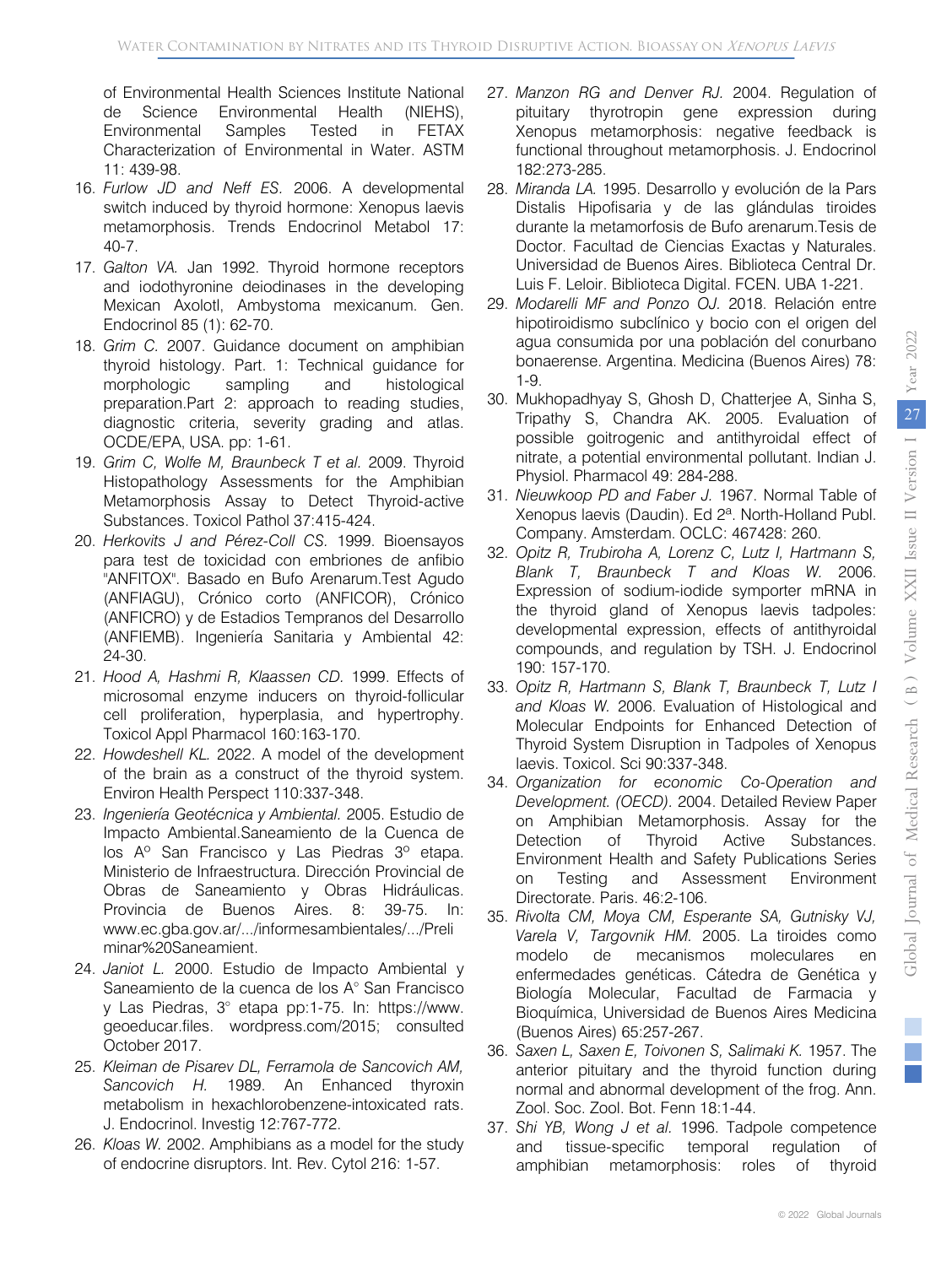Embryology, National Institute of Child Health and hormone and its receptors. Laboratory of Molecular Human Development, National Institute of Health, Bethesda, MD 20892, USA 89. 18:391-9.

- 38. *Tietge JE, Holcombe GW, Flynn KM, Kosian PA, Korte JJ, Andersson LE, Wolf DC, Degitz SJ.* 2005. Metamorphic inhibition of Xenopus laevis by sodium perchlorate: Effects on development and thyroid histology. Environ. Toxicol. Chem. 24: 926-933.
- 39. *Wolff J.* 1998. Perchlorate and the thyroid gland. Pharmacol. Rev 50:89-105.
- 40. *Zewdie T, Smith C, Hutcheson M, Rowan West C.* 2010 Basis of the Massachusetts Reference Dose and Drinking Water Standard for Perchlorate. Environ Health Perspect 118:1-7.
- 41. *Zoeller RT, Rovet J.* 2004. Timing of thyroid hormone action in the developing brain: Clinical observations and experimental findings. J Neuroendocrinol 16: 809-818.

*Table 1:* Physicochemical analysis of groundwater (Pampean Aquifer, Buenos Aires, Argentina) sampling

|                            | COLOUR                                    | Greenish <sup>(a)</sup>      |
|----------------------------|-------------------------------------------|------------------------------|
|                            | <b>ODOR</b>                               | Odorless                     |
| <b>SAMPLE 1</b>            | <b>SEDIMENT</b>                           | Null                         |
|                            | pH                                        | 7.5                          |
| Well depth: 60 meters      | RESIDUAL ACTIVE CHLORINE                  | 0,00 ppm                     |
|                            | <b>CONDUCTIVITY</b>                       | 729 micros/cm <sup>(a)</sup> |
|                            | <b>TOTAL DISSOLVED SOLIDS (TDS)</b>       | 525 mg/l                     |
|                            | TOTAL ALKALINITY (CO <sub>3</sub> Ca)     | 312 mg/l                     |
|                            | TOTAL HARDNESS (CO <sub>3</sub> CA)       | 114 $mg/l$                   |
|                            | CHLORINES (CL)                            | 36 mg/l                      |
|                            | SULPHATES (SO <sub>4</sub> <sup>2</sup> ) | 20 mg/l                      |
|                            | AMMONIA $(NH4+)$                          | Undetectable                 |
|                            | NITRITES $(NO2)$ :                        | $0.01$ mg/l                  |
|                            | NITRATES $(NO3)$ :                        | 24 mg/ $\vert \star$         |
|                            | CHROMIUM (Cr <sup>+6</sup> ):             | Undetectable                 |
|                            |                                           |                              |
|                            | COLOUR                                    | Colorless                    |
|                            | <b>ODOR</b>                               | Odorless                     |
| <b>DRINKING WATER</b>      | <b>SEDIMENT</b>                           | Plentiful                    |
| (Extraction of chlorine by | pH                                        | 7.6                          |
| filter)                    | RESIDUAL ACTIVE CHLORINE                  | $0,00$ ppm                   |
|                            | <b>CONDUCTIVITY</b>                       | 685 micros/cm                |
|                            | TOTAL DISSOLVED SOLIDS                    | 493 mg/l                     |
|                            | TOTAL ALKALINITY (CO <sub>3</sub> Ca)     | 351 mg/l                     |
|                            | TOTAL HARDNESS (CO <sub>3</sub> CA)       | 80 mg/l                      |
|                            | <b>SEDIMENT</b>                           | $18$ mg/l                    |
|                            | SULPHATES (SO <sub>4</sub> <sup>2</sup> ) | 20 mg/l                      |
|                            | $AMMONIUM(NH4+)$                          | Undetectable                 |
|                            | NITRITES $(NO2)$ :                        | Undetectable                 |
|                            | NITRATES $(NO3)$ :                        | $< 5$ mg/l                   |
|                            | CHROMIUM (Cr <sup>+6</sup> ):             | Undetectable                 |

٦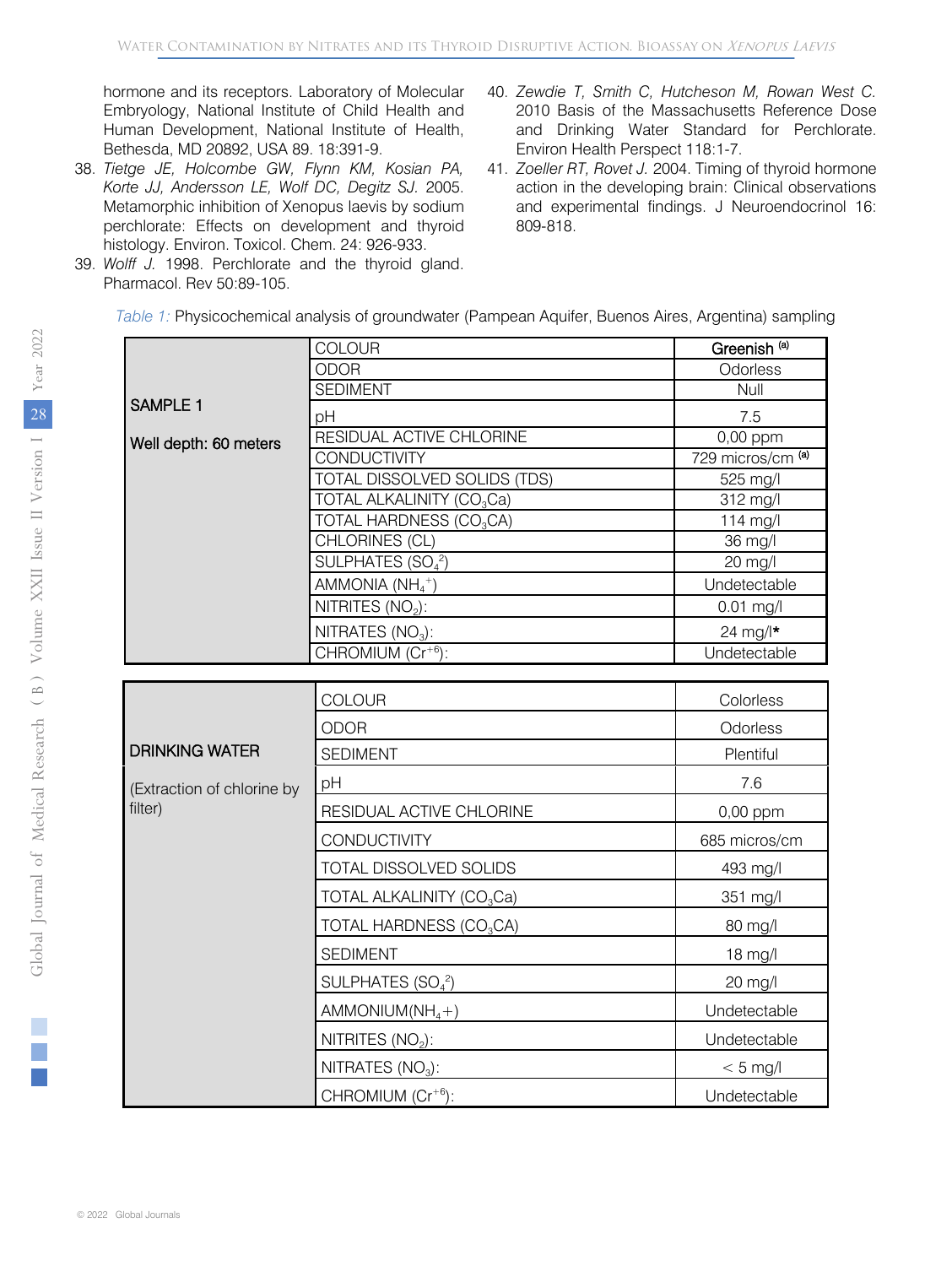|                                          | <b>COLOUR</b>                                    | Colorless              |                                |
|------------------------------------------|--------------------------------------------------|------------------------|--------------------------------|
| <b>SAMPLE 2</b><br>Well depth: 30 meters | <b>ODOR</b>                                      | Odorless               |                                |
|                                          | <b>SEDIMENT</b>                                  | Barely detectable      |                                |
|                                          | pH                                               | 7.3                    |                                |
|                                          | RESIDUAL ACTIVE CHLORINE                         | 0,00 ppm               |                                |
|                                          | <b>CONDUCTIVITY</b>                              | 982 micros/cm (a)      |                                |
|                                          | TOTAL DISSOLVED SOLIDS                           | 707 mg/l               |                                |
|                                          | TOTAL ALKALINITY (CO <sub>3</sub> Ca)            | 409 mg/l               |                                |
|                                          | TOTAL HARDNESS (CO <sub>3</sub> CA)              | 336 mg/l (a)           |                                |
|                                          | CHLORINES (CL)                                   | 87 mg/l                |                                |
|                                          | SULPHATES $(SO42)$                               | 25 mg/l                |                                |
|                                          | AMMONIA $(NH_4^+)$                               | Undetectable           |                                |
|                                          | NITRITES (NO <sub>2</sub> ):                     | $0.01$ mg/l            | 2022                           |
|                                          | NITRATES (NO <sub>3</sub> ):                     | 83 mg/l *              | Year                           |
|                                          | $CHROMIUM (Cr+6)$ :                              | Undetectable           |                                |
| <b>SAMPLE 3</b><br>Drinking water (can)  | COLOUR                                           | Colorless              | 29                             |
|                                          | <b>ODOR</b>                                      | Odorless               |                                |
|                                          | <b>SEDIMENT</b>                                  | Plentiful              |                                |
|                                          | pH                                               | 7.6                    |                                |
|                                          | RESIDUAL ACTIVE CHLORINE                         | 0,00 ppm               |                                |
|                                          | <b>CONDUCTIVITY</b>                              | 395 micros/cm (a)      |                                |
|                                          | <b>TOTAL DISSOLVED SOLIDS</b>                    | 284 mg/l               |                                |
|                                          | TOTAL ALKALINITY (CO <sub>3</sub> Ca)            | 175 mg/l               |                                |
|                                          | TOTAL HARDNESS (CO <sub>3</sub> CA)              | 112 mg/l $\frac{a}{a}$ |                                |
|                                          | CHLORINES (CL)                                   | 29 mg/l                |                                |
|                                          | SULPHATES (SO <sub>4</sub> <sup>2</sup> )        | 20 mg/l                |                                |
|                                          | AMMONIA $(NH_4^+)$                               | Undetectable           | Volume XXII Issue II Version I |
|                                          | NITRITES $(NO2)$ :                               | Undetectable           |                                |
|                                          | $\overline{\text{NITRATES}}$ (NO <sub>3</sub> ): | $< 5$ mg/l             | $($ B $)$                      |
|                                          | CHROMIUM $(\overline{Cr^{+6}})$ :                | Undetectable           |                                |

*\*On or exceeding the limits for safety values.(a) Differences in values between drinking water and purified bottled water*

*Table 2:* Levels of arsenic and others elements.

| <b>DETERMINATION TYPE</b>           | <b>PURIFIED BOTTLED WATER</b> | <b>GROUNDWATER</b> |
|-------------------------------------|-------------------------------|--------------------|
| TOTAL HARDNESS (CO <sub>3</sub> Ca) | $57 \pm 2.0 \%$               | 64 $\pm$ 20 %      |
| <b>CALCIUM</b>                      | $12.5 \pm 2.5 \%$             | $13.5 \pm 2.5 \%$  |
| <b>MAGNESIUM</b>                    | $6.4 \pm 3.0 \%$              | $7.2 \pm 3.0 \%$   |
| ARSENIC                             | 0.02-0.07 mg/l                | $0.05$ mg/l        |
| <b>MAGNESIUM</b>                    | < 0.05                        | < 0.05             |
| SODIUM+POTASSIUM                    | 132                           | 183                |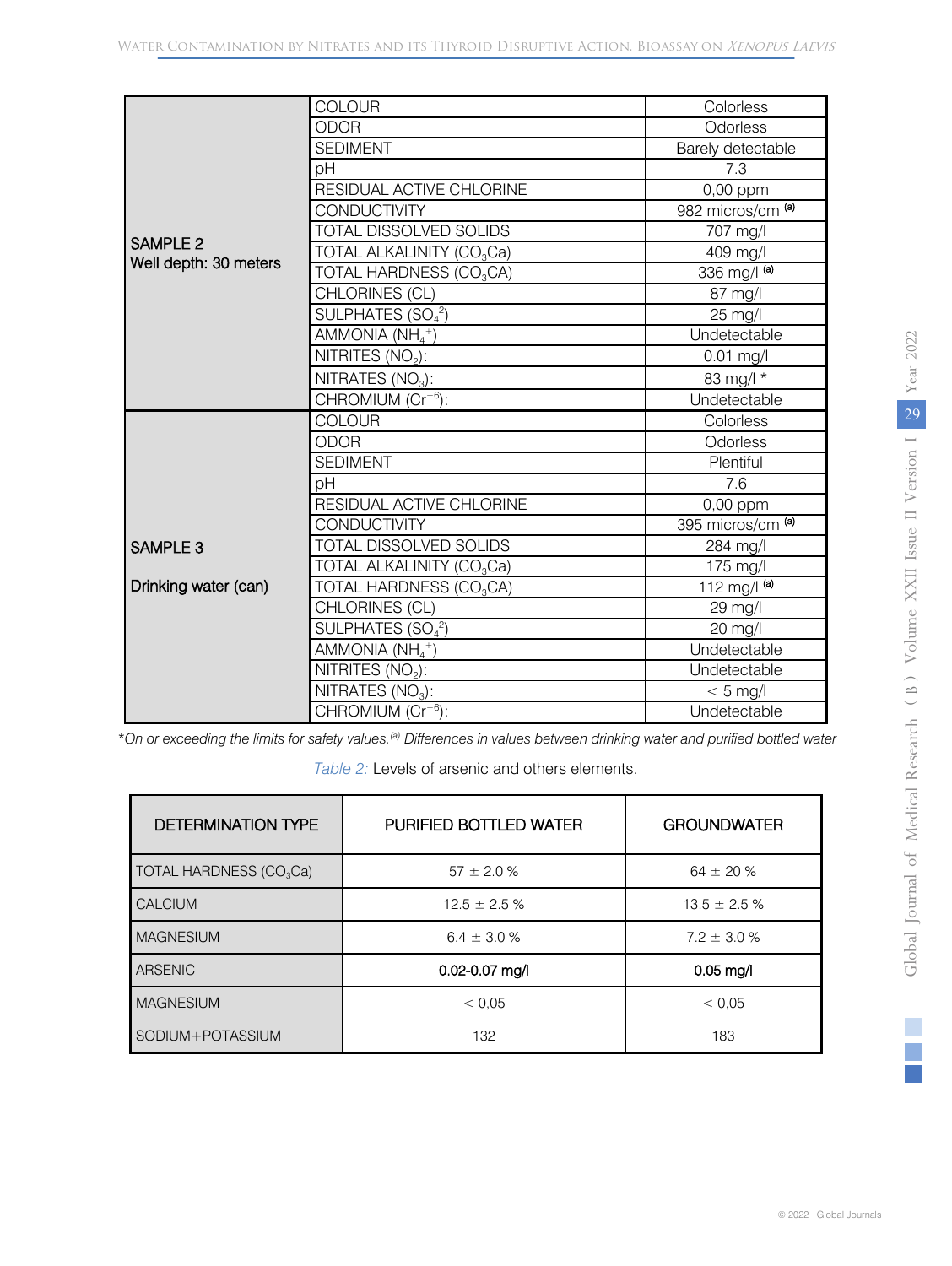

*Figure 1:* Metamorphosis periods (premetamorphosis, prometamorphosis and climax) per group and water type of *X. laevis* larvae under Control treatment: C, Exposed: E, and Positive Control: PC. \*p<0.05, \*\*p<0.001, \*\*\*p<0.0001 vs. Control



*Figure 2: Xenopus laevis* larvae body weight and size at stage 58NF. \*p<0.05 vs Control.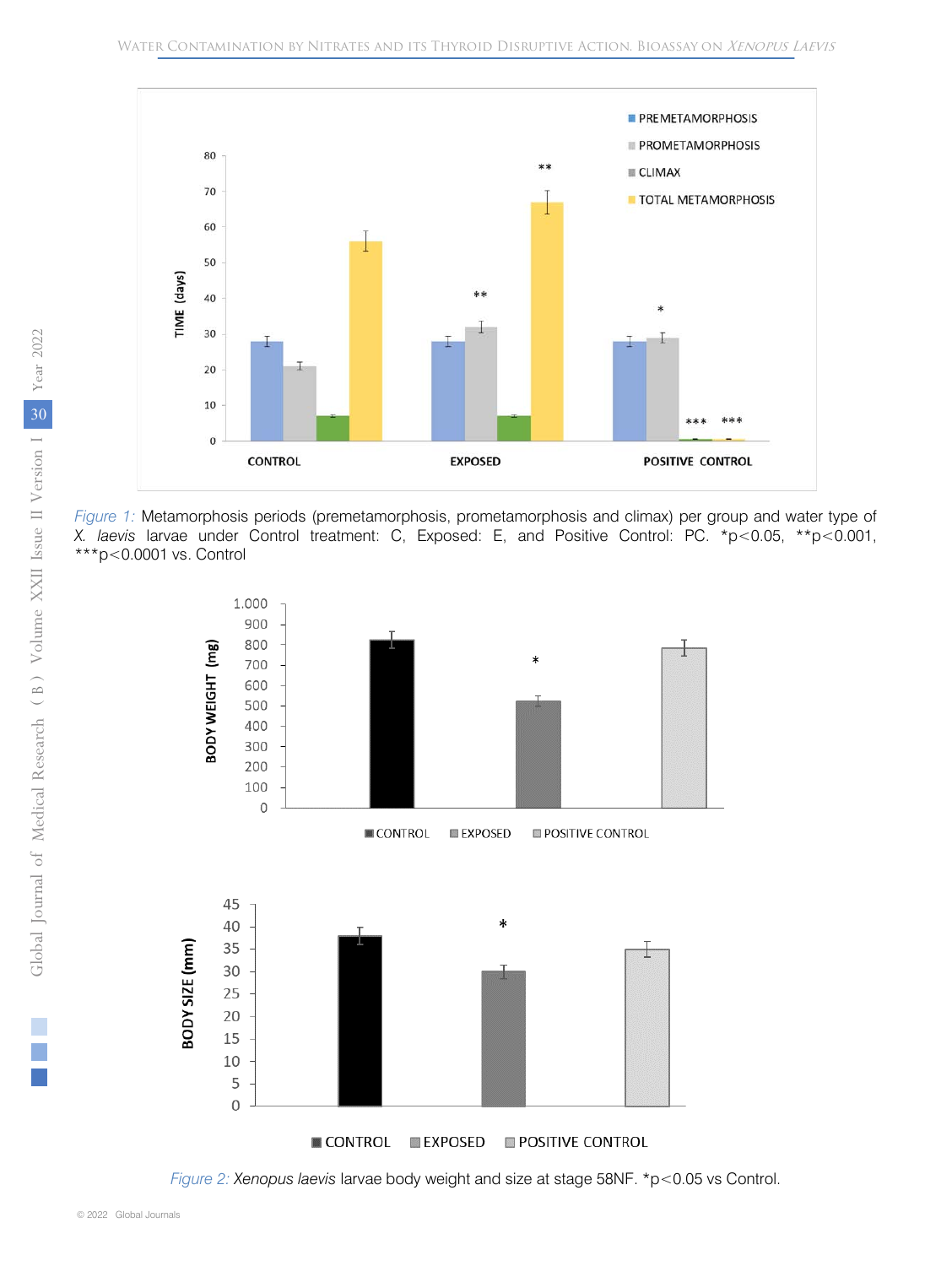

*Picture 1:* Larvae morphological development change at stage 58NF (prometamorphosis), showing a delay in the Exposed groups and Positive Control Vs Control.



*Figure 3:* Thyroid gland colloidal area at stage 58NF. \*p<0.05, \*\*\*p<0.0001 vs. Control.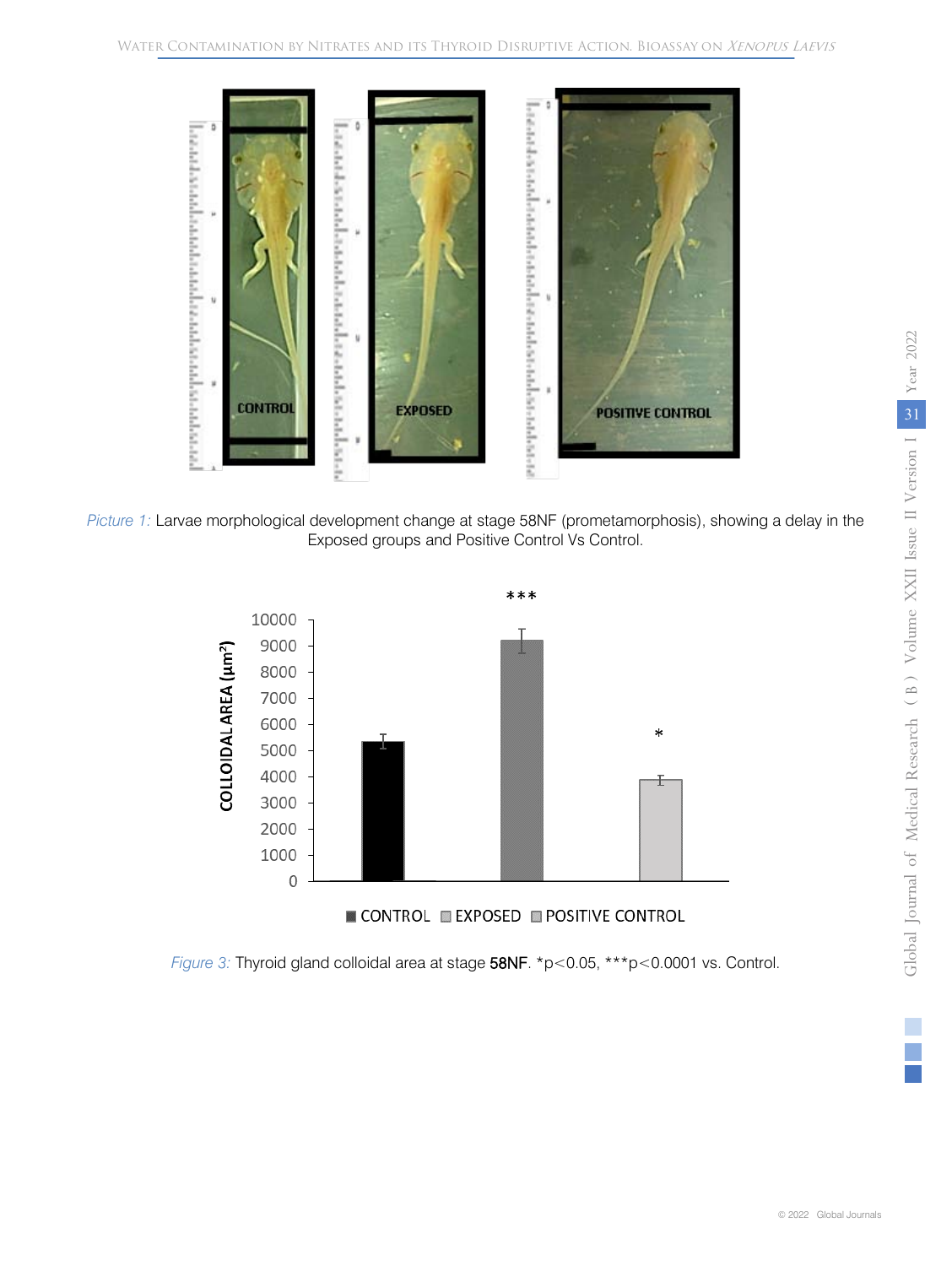

 Control, B) Exposed: where a bigger size gland and an increase in the colloid area can be observed, C) Positive *Picture 2:* Optical microscopy (10x) of the follicular colloid area in Xenopus laevis thyroid glands at stage 58NF: A) Control.



*Figure 4:* Percentage of follicular hyperplasia degrees (0, 1, 2) in each experimental group during stage 58NF.  $***p<0.0001$  vs Control.

 $\mathbb{R}^n$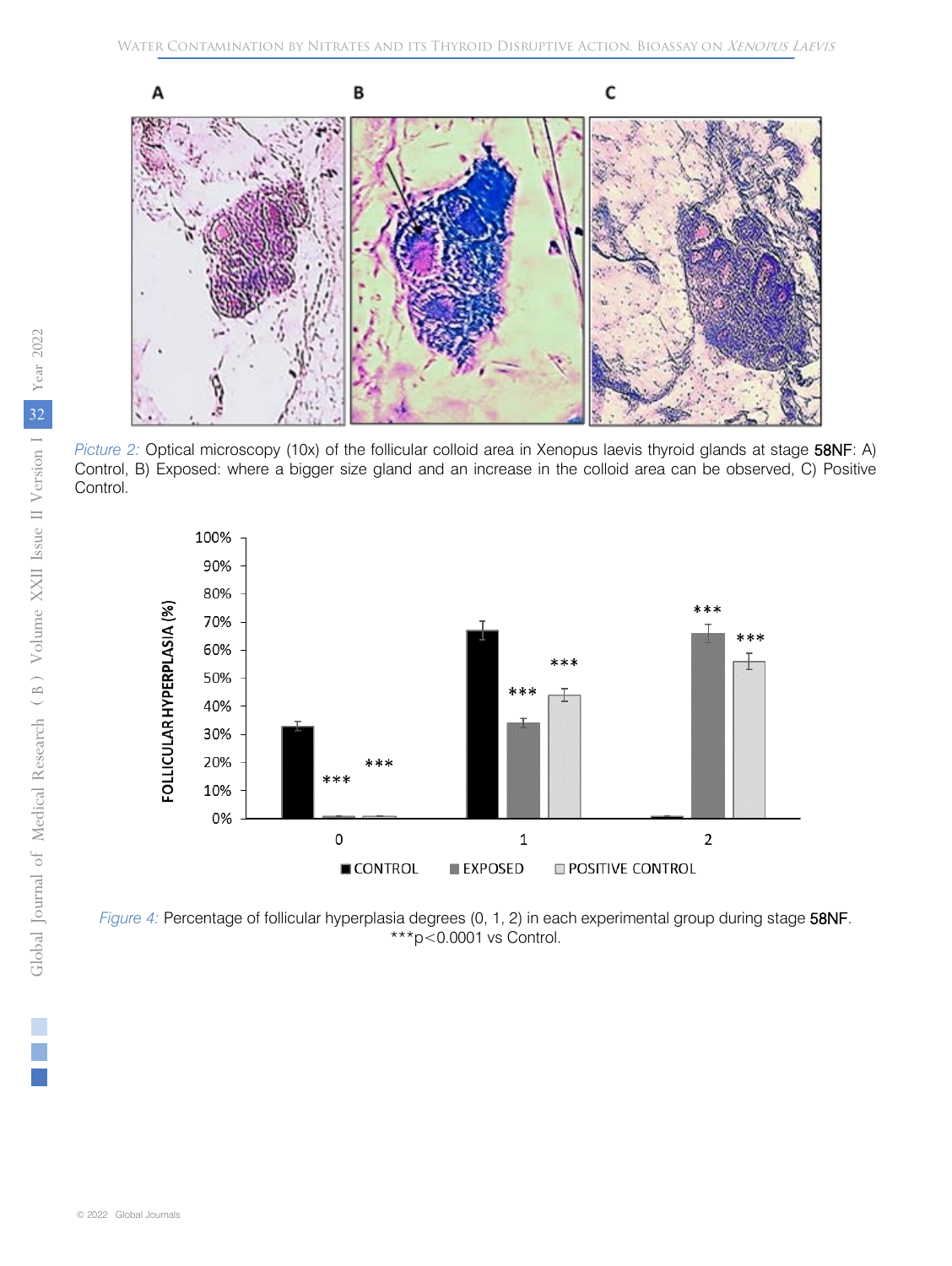

*Figure 5:* Percentage of filled and empty follicles during stage 58NF. \*p<0.01 vs Control.



*Picture 3:* Optical microscopy (40x) of the thyroid gland in Xenopus laevis at stage 58NF showing colloid area, size and degree of follicular hyperplasia: A) Control, B) Exposed, C) Positive Control.